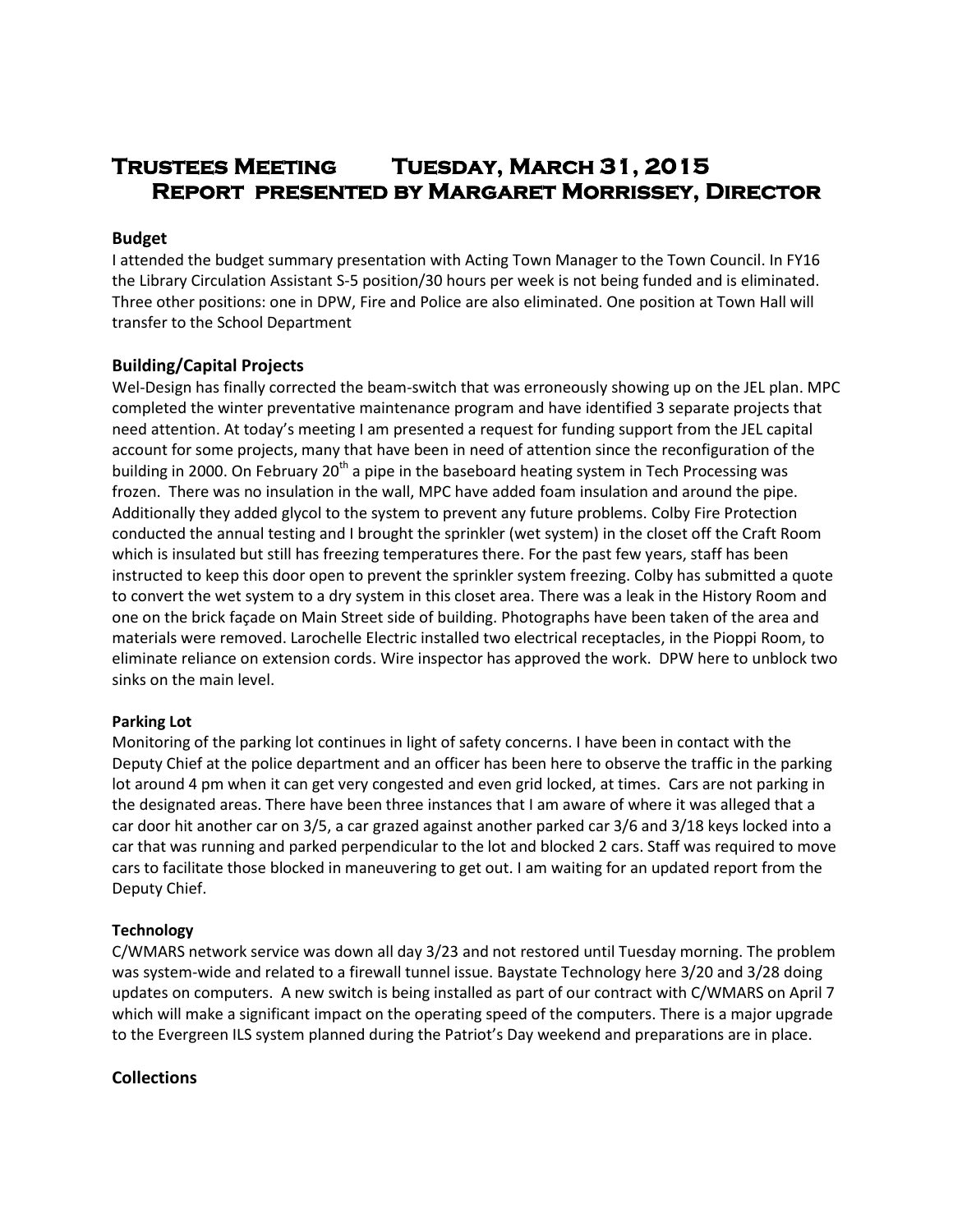The next display will be a basketball display for March Madness. The collection is continuously analyzed and updated as new titles become available and time to weed out older titles, keeping pace with current information. The current focus is on periodical titles and evaluating the music CD collection which is about halfway to completion.

## **Children's Department**

Focus has been on mapping out schedules until the end of the summer to figure out the staffing, taking into account summer reading and Project Bread and the elimination of the 30 h.p.w Library Assistant position in FY2016. The theme of the week 3/16, was Saint Patrick's Day, with a pot o' gold craft on Wednesday. Both storytimes focused on things that are green, with songs about frogs, and books like *Where is the Green Sheep* by Mem Fox.

## **Digitization**

The digital image library - Digital Treasures - has moved from C/WMARS to Digital Commonwealth – [www.digitalcommonwealth.org/.](http://www.digitalcommonwealth.org/) The new link is posted on the JEL webpage. At the moment I am preparing an application for a new batch of historical material to be submitted to the Boston Public Library as part of the Digital Commonwealth grant.

## **Programs**

Professional Genealogist Charlene Sokal presented a program on tracing your female ancestors on March 19<sup>th</sup>. Geared towards Women's History Month, it was a well-attended presentation. Former Southbridge resident and professor Bob McMaster returns to present a book talk on his latest title *The Dyeing Room* on Thursday 3/26. I accompanied a group to the first Brown Bag concert of the season, at Mechanics Hall and taking the WRTA Bus. The library staff has been working with Recreational Department and the WRTA Bus Trainer to increase usage of the bus. Rt. 29 as it is deemed underperforming but is a relatively new route. Attendance at the monthly Library Box Office films continues to increase with more varied independent films from different distributors. A reception was held for the participating artists in the 11<sup>th</sup> Annual Women's Handwork Show on Thursday, March 5<sup>th</sup>. There is a great variety of artists and styles this year. A display of books for Women's History Month accompanies the display. The MA Commission on the Status of Women public hearing in the Pioppi Room was well attended by local advocates and agency representatives. A complaint was received from a patron regarding the noise emanating from the Reading Room during the Tuesday knitting program. The complainant called Town Hall and the Acting Town Manager responded to the patron.

#### **Media and Social Media**

As of today, we have 1,549 subscribers to the eNewsletter (Constant Contact) and 584 "likes" on Facebook. On Friday 3/27 there was a negative comment posted to the JEL Facebook page regarding lack of assistance received after-hours from staff when exiting the building, to jump start a patron's car.

# **Meetings/Outreach**

I attended the Literacy Volunteers of Central MA board meeting. Area library directors met to discuss issues of mutual interest. I also attended the West Street School Library Advisory Committee. I participated in a conference call for the Digital Commonwealth's conference committee. I attended the quarterly Community Health Network Area 5 (CHNA5) meeting. I presented in a webinar Project Bread

#### **FOJEL**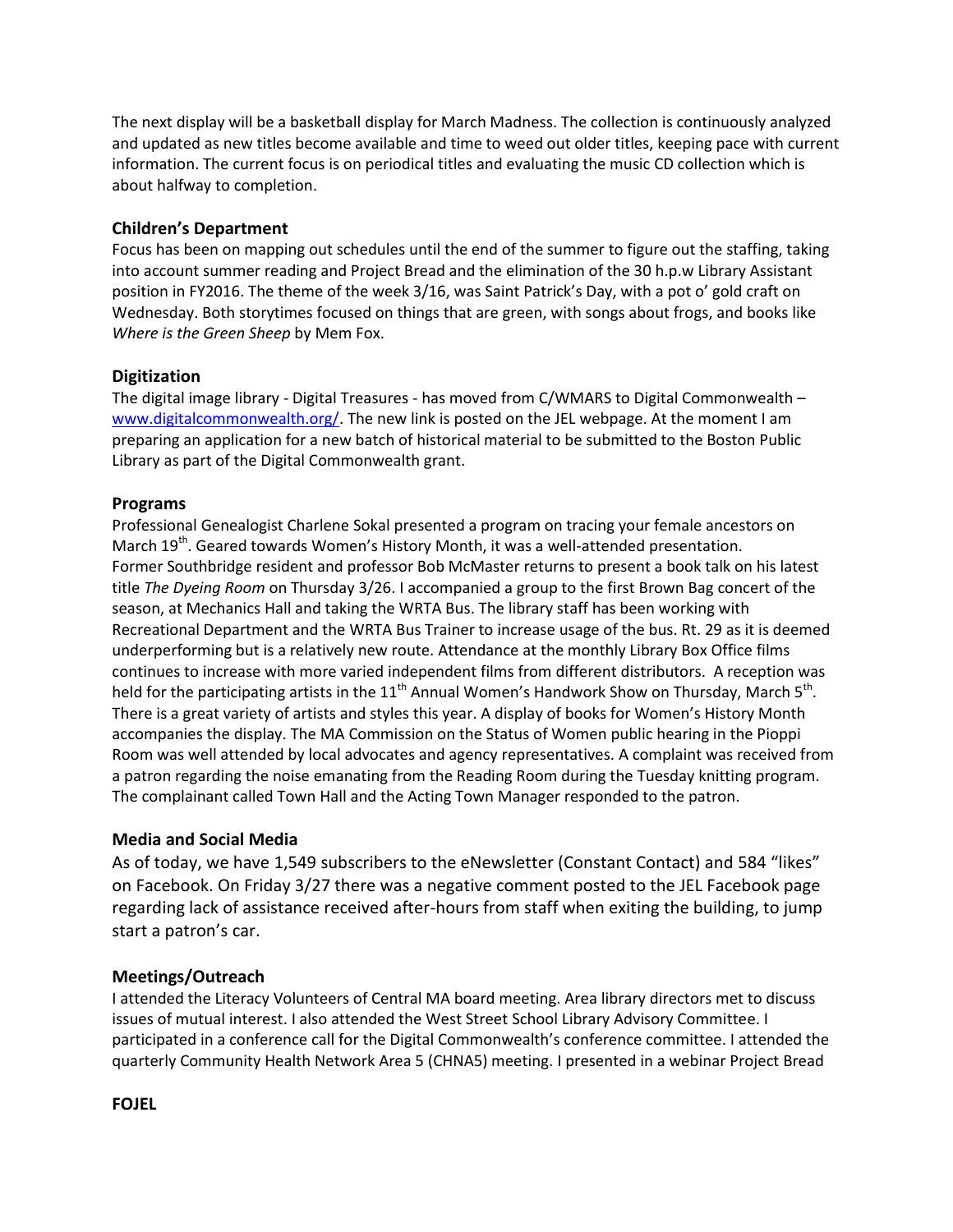The 3 day annual book sale 3/26-3/28 yielded \$727.89 and deemed a success.

# **Grants**

Thanks to Trustee Robin Weber for providing a grant opportunity. The Children's Librarian and I met with Robin Weber of KDC to discuss partnering on a grant funded program that includes modification for younger children with Autism or other social/sensory disorders. This is an exciting opportunity to expand our reach and we are looking forward to offering these events to the community.

# **Staff**

The 30 hour per week Library Assistant S-5 position has been eliminated from the operating budget. A staff member has been terminated while on probation. The position has been advertised. Senior staff met to figure out scheduling with staffing cuts. There are some proposals to change the health insurance and there have been many meetings to discuss.

## **Teens**

The chess programs continue every second Saturday. We are hoping that more teens will stop by.

## **Town Manager**

On Monday, I met with the Acting Town Manager to discuss a personnel matter. The property at 22 Foster Street sold for \$50,000. Acting Town Manager, Kevin Paicos has summarized the movement to date in the weekly report March 18-24:

"Blight Eradication Project – In addition to 44 Cohasee Street we are moving to demolish the property at 10 Wardwell Court as well. Both have been in process for some months now."

# **Training**

I participated in the EAP training *Managing Diverse Team: Leveraging the Power of Culturally Fluent*  Leadership on March 19<sup>th</sup>. Staff is experiencing an increase in difficult patron interactions. An elderly resident vociferously complained to a staff member when being charged for printing, on completion of a search conducted on the internet on his behalf. I have requested specific training via HR in this area of customer service.

# **Trustees**

US Trust is filing the documents for Maureen Gullekson's appointment to replace the late Paulina Dacoles. Beth Cournoyer was appointed by the Town Council at the meeting March 23. Beth is replacing Fr. Peter Joyce as Trustee. There is one other vacancy to replace James Dyer, the Education and Health Sub Committee will be discussing at its next meeting.

# **Volunteers/Tax Abatement**

A discussion with Southern Worcester County Educational Collaborative (SWCEC) on their weekly volunteer hours and staffing the Project Bread program during the summer was conducted earlier in the month.

# **Closings**

The library will be closed on Monday April 20 in honor of Patriots Day.

| Month of MARCH | Women's Hand Work | Main Hall |
|----------------|-------------------|-----------|
| Exhibit        |                   |           |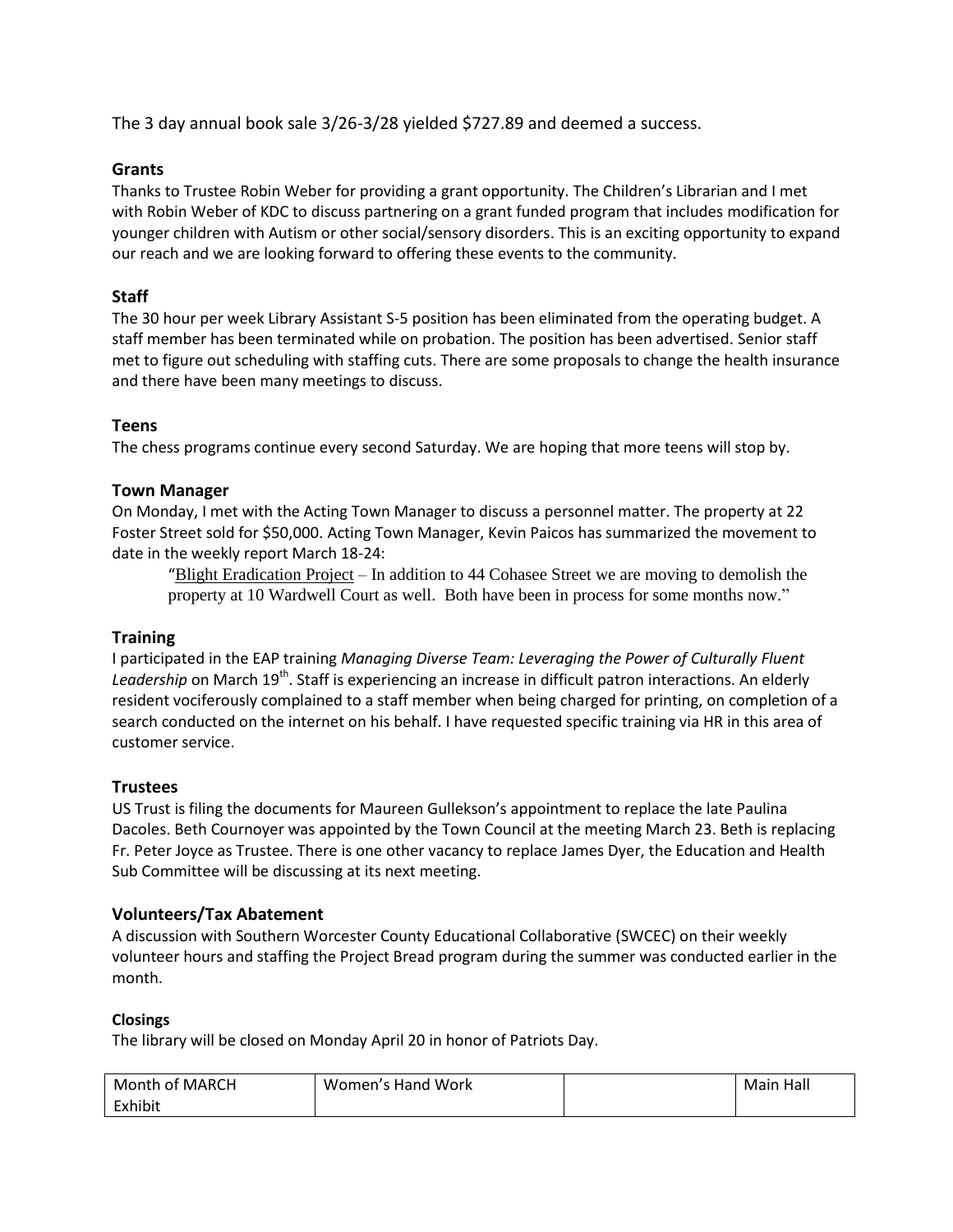| Tuesday 31 | Knitting with Sonya | $10:30$ a.m. $-12:30$ | Reading Room |
|------------|---------------------|-----------------------|--------------|
|            |                     | p.m.                  |              |
| Tuesday 31 | Teen Tuesdav        | $3$ p.m. $-4$ p.m.    | Pioppi Room  |

| Month of      | Artistic Women                                                                                     |                       | Main Hall           |
|---------------|----------------------------------------------------------------------------------------------------|-----------------------|---------------------|
| <b>APRIL</b>  | with Carole Bentley, Margery Cook, Mary Kay                                                        |                       |                     |
| Exhibit       | Ebersold, Jane Stendrup, and Michele Loftus-<br>Trzcinski, all members of the Massasoit Art Guild. |                       |                     |
| Monday 6      | Book Club: In the Blood by Lisa Unger                                                              | 6:30 pm $- 7:30$ pm   | <b>Reading Room</b> |
| Monday 6      | Hora de Cuentos                                                                                    | 6:30 pm $- 7:30$ pm   | Children's<br>Room  |
| Monday 13     | YMCA Art Reception followed by Story Hour                                                          | 6 pm                  | Children's<br>Room  |
| Monday 27     | Pajama Story Hour                                                                                  | 6:30 pm $- 7:30$ pm   | Children's<br>Room  |
| Monday 27     | Friends of JEL Annual Meeting                                                                      | 6 pm $-6:30$ pm       | <b>Reading Room</b> |
| Monday 27     | JoyCo Concert                                                                                      | 6:30 pm $- 7:30$ pm   | <b>Reading Room</b> |
| Tuesday       | Knitting with Sonya                                                                                | 10:30 am $-$ 12:30 pm | <b>Reading Room</b> |
| 7, 14, 21, 28 |                                                                                                    |                       |                     |
| Tuesday       | <b>Teen Tuesday</b>                                                                                | $3$ pm $-4$ pm        | Pioppi Room         |
| 7, 14, 21, 28 |                                                                                                    |                       |                     |
| Tuesday 21    | At the Sea Shore with Michael Glaser%                                                              | $3$ pm $-4$ pm        | Children's          |
|               |                                                                                                    |                       | Room                |
| Tuesday 21    | <b>Trustees Meeting</b>                                                                            | 12 noon               | Mills Room          |
| Tuesday 28    | Soap Making with Sue McGrath/Fernwood                                                              | $11 am - noon$        | Pioppi Room         |
| Wednesday     | Crafty Wednesdays                                                                                  | All day - drop in     | Children's          |
| 1,8,15,22,29  |                                                                                                    |                       | Room                |
| Wednesday     | Super Kids                                                                                         | 10:30 am $-$ 11:30 am | Children's          |
| 1,8,15,22,29  |                                                                                                    |                       | Room                |
| Thursday      | Lego Club                                                                                          | $3$ pm $-$ 4:30 pm    | Craft Room          |
| 2,9,16,23,30  |                                                                                                    |                       |                     |
| Thursday 2    | Artist Reception - Artistic Women                                                                  | 6:30 pm $- 7:30$ pm   | Main Hall           |
| Thursday 9    | Library Box Office: Ilo, Ilo<br>In Mandarin & Tagalog w/ English subtitles                         | 6 pm                  | Pioppi Room         |
| Thursday 16   | Poetry in the Round<br>with Brad Davis and Friends*                                                | 6:30 pm $- 7:30$ pm   | Reading Room        |
| Thursday 23   | <b>Artisan Bread Making</b><br>with Susan Cornetta*                                                | 6:30 pm $- 7:30$ pm   | <b>Reading Room</b> |
| Thursday 30   | Music by Doolin#                                                                                   | 6:30 pm $- 7:30$ pm   | <b>Reading Room</b> |
| Friday        | <b>Toddler Time</b>                                                                                | 10:30 am              | Children's          |
| 3, 10, 17, 24 |                                                                                                    |                       | Room                |
| Saturday      | Lego Club                                                                                          | $10 am - 12 noon$     | Craft Room          |
| 4, 11, 18, 25 |                                                                                                    |                       |                     |
| Saturday 18   | Spectacular Science by Kosmic Kelly&                                                               | $11$ am $-12$ noon    | Children's<br>Room  |